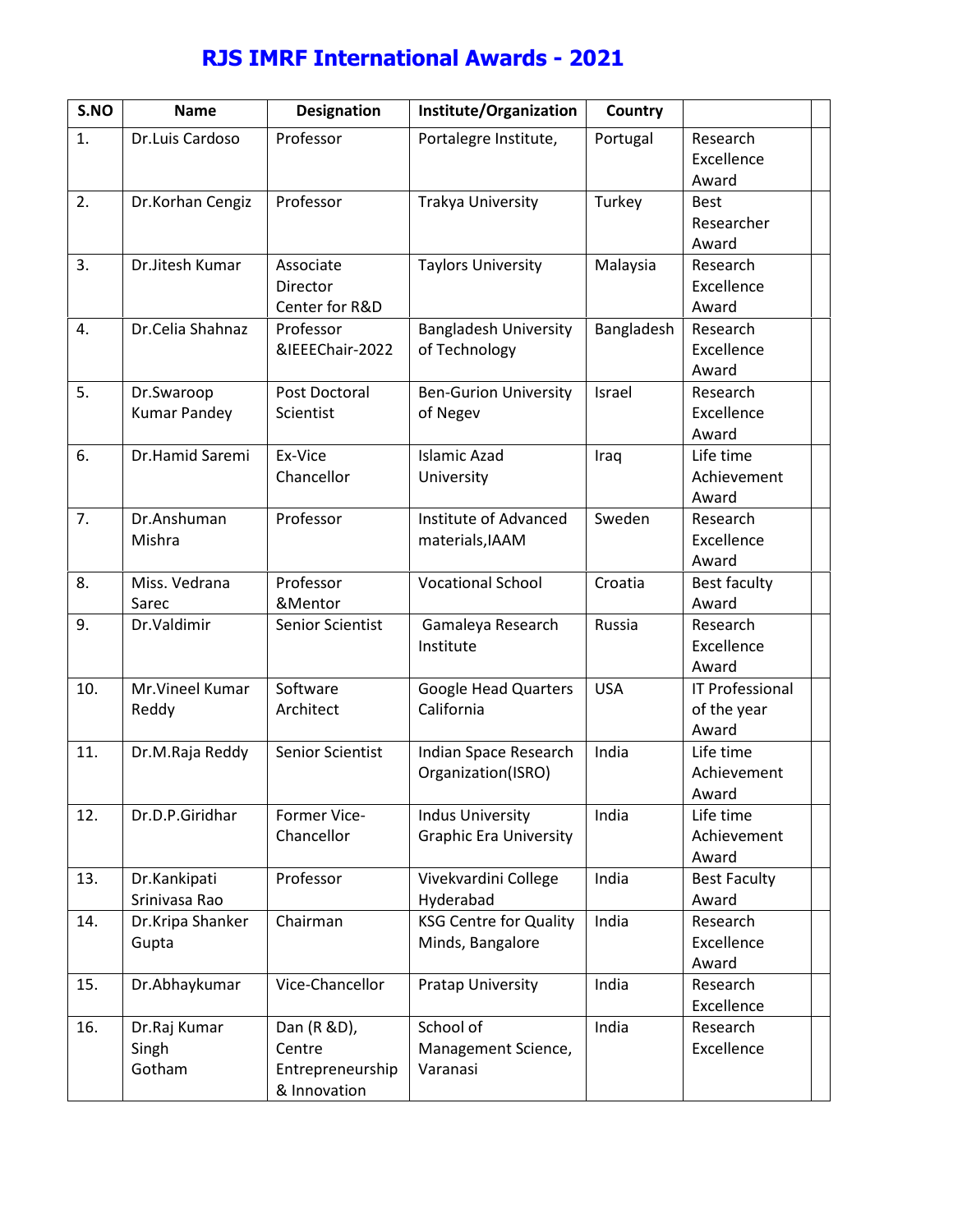| 17. | Dr.Tanmay Rudra   | Executive                  | Federation of Indian        | India     | Research              |
|-----|-------------------|----------------------------|-----------------------------|-----------|-----------------------|
|     |                   | Secretary                  | Universities                |           | Excellence            |
| 18. | Dr.S.Sridhar      | Senior Principal           | Indian Institute of         | India     | Research              |
|     |                   | Scientist                  | Chemical Technology,        |           | Excellence            |
|     |                   |                            | Hyderabad                   |           |                       |
| 19. | Dr.Nivedita Sahoo | <b>Principal Scientist</b> | Indian Institute of         | India     | <b>Best</b>           |
|     |                   |                            | Chemical Technology,        |           | Researcher            |
|     |                   |                            | Hyderabad                   |           | Award                 |
| 20. | Dr.A.Gangagni     | Chief-Scientist            | Indian Institute of         | India     | Research              |
|     | Rao               |                            | Chemical Technology,        |           | Excellence            |
|     |                   |                            | Hyderabad                   |           |                       |
| 21. | Mr.Arun kumar     | Software                   | <b>Advisory Board</b>       | India     | Life time             |
|     | Khannur           | architect                  | Member                      |           | Achievement           |
|     |                   | International              | <b>RJSIMRF</b>              |           | Award                 |
|     |                   | SQA expert                 |                             |           |                       |
| 22. | Dr.S.V.Gumaste    | Dean, Research &           | MET, Nasik                  | India     | Research              |
|     |                   | Development                |                             |           | Excellence            |
|     |                   |                            |                             |           |                       |
| 23. | Dr.E.Lakshmi      | Dean R&D                   | Vignan Institute of         | India     | Research              |
|     | Lydia             |                            | Information                 |           | Excellence            |
|     |                   |                            | Technology                  |           |                       |
| 24. | Dr.S.Meenakshi    | Professor & HOD            | GSSS Institute of           | India     | Research              |
|     | Sundaram          |                            | Engineering &               |           | Excellence            |
|     |                   |                            | Technology                  |           |                       |
| 25. | Dr.Madhusudan     | Professor                  | <b>Blue Hora University</b> | Ethiopia  | Research              |
|     | Rao               |                            |                             |           | Excellence            |
| 26. | Tejaswini R       | Assistant                  | GSSS Institute of           | India     | <b>Best</b>           |
|     | Murgod            | professor                  | Engineering &               |           | Researcher            |
|     |                   |                            | Technology                  |           | Award                 |
| 27. | Nadia-AL-Rousan   | Professor                  | <b>Istanbul Gelisim</b>     | Jordan    | <b>Best</b>           |
|     |                   |                            | University                  |           | Researcher            |
|     |                   |                            |                             |           | Award                 |
| 28. | Dr.R.Daya         | Professor                  | King Khalid University      | Saudi     | Research              |
|     |                   |                            |                             | Arabia    | Excellence            |
| 29. | Dr. Riyas Sulaima | Director                   | Centre for Peace            | Sri Lanka | Life time             |
|     |                   |                            | <b>Studies</b>              |           | Achievement           |
|     |                   |                            |                             |           | Award                 |
| 30. | Dr.Dola Sanjay    | Professor & HOD            | NRI Institute of            | India     | <b>Best</b>           |
|     |                   |                            | Technology                  |           | Researcher            |
|     |                   |                            |                             |           | Award                 |
| 31. | Dr. Venkatesan    | Professor                  | Mega Institute of           | India     | <b>Best Faculty</b>   |
|     |                   |                            | Engg.                       |           | Award                 |
| 32. | Dr.Purnajit       | Professor & Dean           | Atria Institute of          | India     | Research              |
|     | Chatterjee        |                            | Technology                  |           | Excellence            |
| 33. | Dr.T.N. Srinivasa | Principal                  | Atria Institute of          | India     | <b>Best Principal</b> |
|     |                   |                            | Technology                  |           | Award                 |
|     |                   |                            |                             |           |                       |